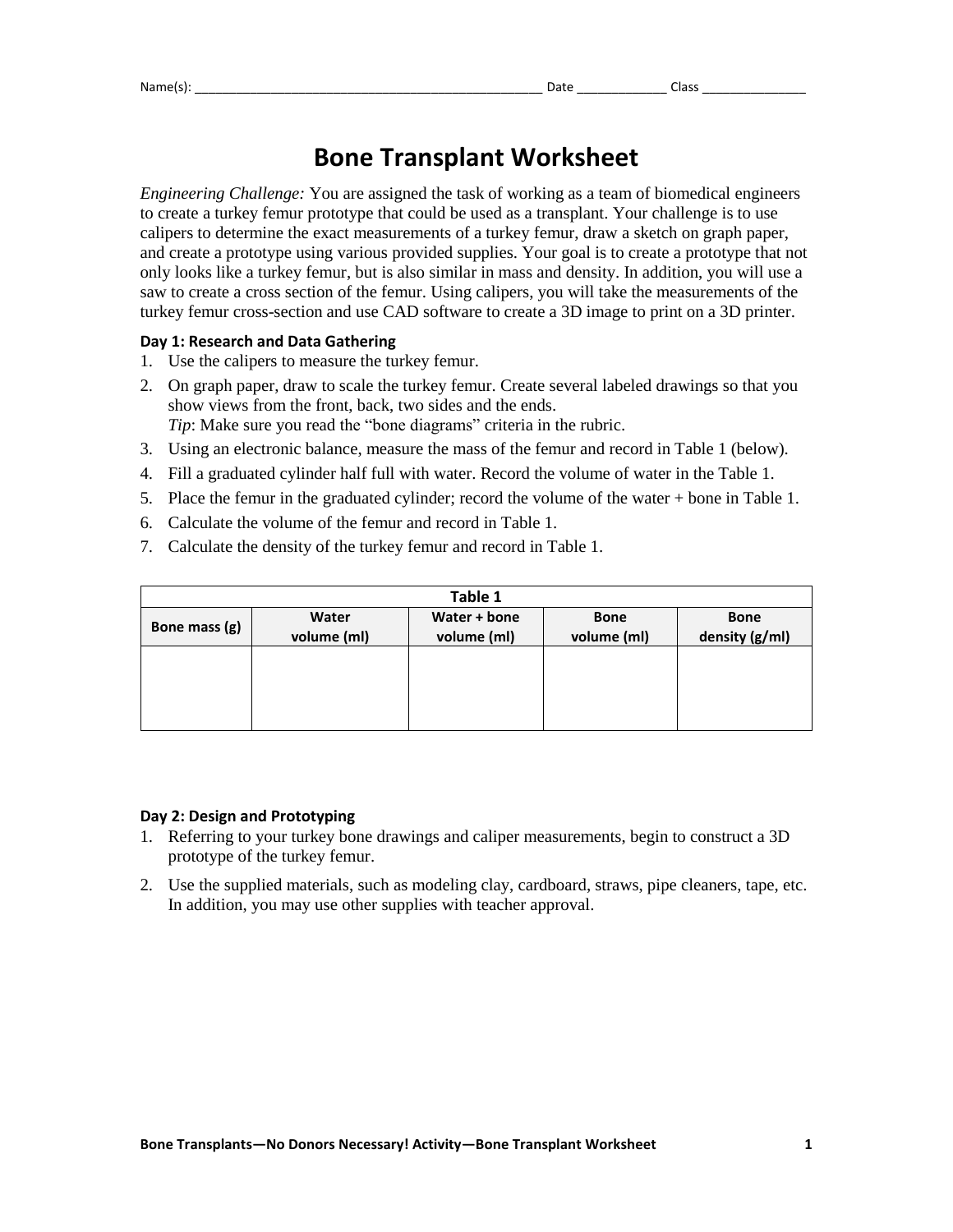- 3. In the box below, draw a rough sketch of your bone prototype indicating the materials that you will be using and where they will be used.
- 4. Use the rubric to guide you in this process. Your goal is to make a femur prototype that has the exact measurements of the real turkey femur. In addition, you also want your prototype to be the same mass and density as the turkey femur. Make prototype improvements, as needed.

Rough sketch

*Note:* Sketch and describe any redesign on a separate sheet of paper.

#### **Day 3: Model Cross-Section via 3D Printing**

- 1. Using a hacksaw, cut the turkey femur shaft to obtain a cylindrical section of the bone. Now you have a bone cross-section.
- 2. Use calipers to measure the bone cross-section.
- 3. Using CAD software, design a replication (a copy) of the bone cross-section.
- 4. Save the design as an "stl" file.
- 5. Print the cross-section on the 3D printer.